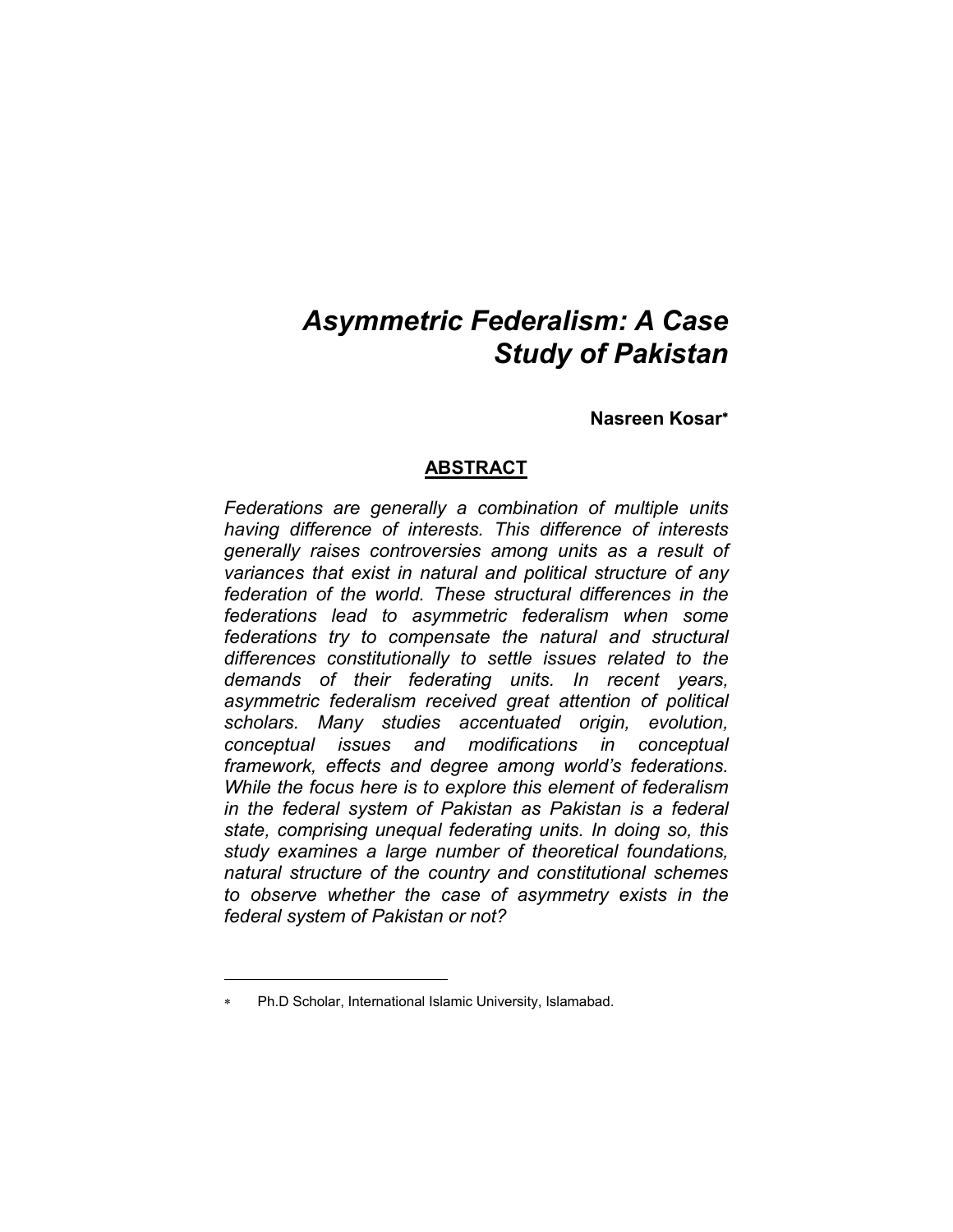## **Introduction**

The concept of federalism is not new in origin. It existed in the ancient Greece and became part of Europe in the 16th and 17th centuries. The year 1787 is conceived as innovative in the history of federalism once the United States of America developed as a federal state.<sup>1</sup> At this juncture, bulk of the world's inhabitants live in the federal coordination, with 28 countries comprising of 40 percent of entire population of the world operating under the federal system.<sup>2</sup> This system was born out of necessity, primarily utilized for military and economic purpose and later to accommodate the culturally diverse characteristics. The get-up-and-go of the federalism is to bring unity though coincidently protective diversity.3 This idea of federalism led to the concept of asymmetry, and asymmetric federalism is originated in the federation or in the confederation in which various provinces and states have different powers. One or two units have more autonomy than the other federating units. It is dissimilar to symmetric federalism where each province or state enjoys equal powers. Canada, India, Indonesia, Malaysia, United States and other countries are the examples of asymmetric federalism. In the following pages

 <sup>1</sup> Syed Mujawar Hussain Shah, *Federalism in Pakistan: Theory and Practice* (Islamabad: NIPS, Quaid-i-Azam University, 1994), 6; Iram Khalid, "Politics of Federalism in Pakistan: Problems and Prospects", *Research Journal of South Asian Studies,* 28, no. 1 (2013): 200; and Chandra Pal, *Centre-State Relations and Cooperative Federalism* (New Delhi: Deep and Deep Publications, 1985), 21.

<sup>2</sup> George Anderson, *Federalism: An Introduction* (Canada: Oxford University Press, 2008), 1. Syed Jaffar Ahmed, "Historical Evolution of Federalism in Pakistan" in Series of workshops on Consolidating Democratic Devolution in Pakistan, January-March 2014: *Forum of Federations* & *Pakistan Institute of Legislative Development and Transparency,* accessed September 24, 2016, *www.pildat.org/.../FPLGS/Historicalevolutionoffederalisminpakistan.pdf*

<sup>3</sup> Alexandra Funk, "Asymmetric Federalism: A Stabilizing or Destabilizing Factor in the Multinational Federation? A Comparative Study of Asymmetric Federalism in Canada and Spain," (Master's Thesis, Centre International Europeenne, 2009-2010), 3, accessed September 27, 2016, *www.ie-ei/IE-EI/Ressources/file/memoires/2010/Funk.pdf.*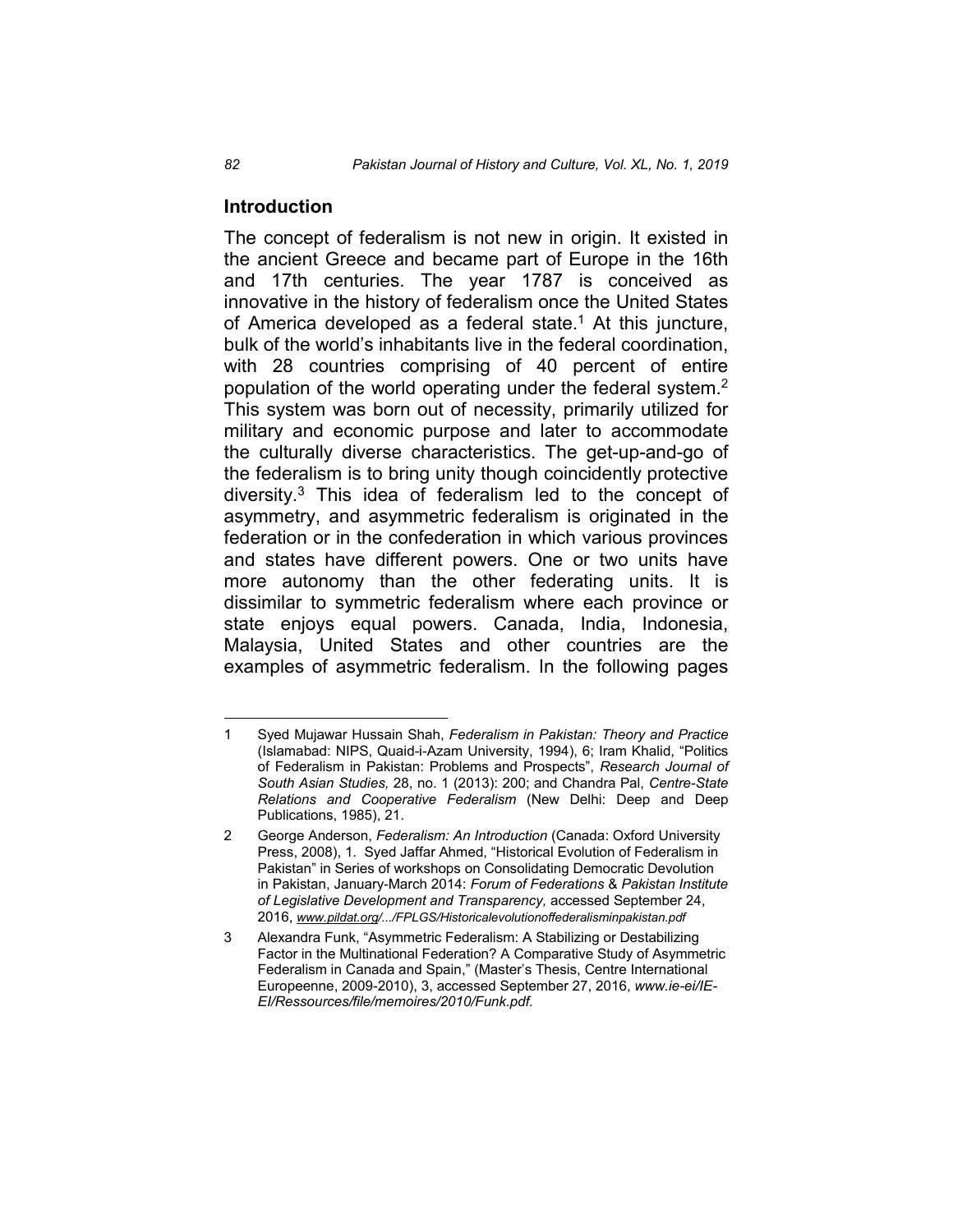an effort is made to discuss the concept of asymmetric federalism and its evolution in Pakistan.

In short, the intent of this paper is to travel around a comparatively ignored topic 'the case of asymmetry in the federalism of Pakistan', namely, unequal arrangements and special treatments for some units within a federation, to find out that whether the case of asymmetry be present or not in federalism of Pakistan? To arrive at estimation with precision this paper will observe the factors of asymmetry and explore this question in the context of *de facto* and *de jure* asymmetry. Thus, a study to inspect the constitutional schemes that is implemented in Pakistan has been conducted.

#### **Concept of Asymmetric Federalism**

A prominent scholar from America, Charles D. Tarlton<sup>4</sup> was the first who introduced the term symmetry and asymmetry in 1965, according to him:

The notion of symmetry refers to the extent to which component states share in the conditions and thereby the concerns more or less common to the federal system as a whole. By the same token…the concept of asymmetry, expresses the extent to which component states do not share in these common features.5

Jennifer Smith defines asymmetry in these words, "asymmetry is the matter of some of the constituent units having more responsibilities than others.<sup>"6</sup> Though asymmetric federalism exists in a federation in which different constituent units possess different powers, one or

 <sup>4</sup> Every scholar of asymmetric federalism could not leave him from referring to the Tarlton as a pioneer of introducing the symmetric and asymmetric approaches.

<sup>5</sup> Charles D. Tarlton, "Symmetry and Asymmetry as Elements of Federalism: A Theoretical Speculation," *The Journal of Politics* 27, no. 4 (1965): 861, accessed September 27, 2016, *http://www. Jstor. org/stable/2128123*.

<sup>6</sup> Jennifer Smith, "The Case for Asymmetry in Canadian Federalism," Asymmetry Series 2005 (6):1-2, Institute of Intergovernmental Relations, School of Policy Study, Queen's University, accessed October 12, 2016, *www.queensu.ca/ligr/working-papers/asymmetric- federalism-series*.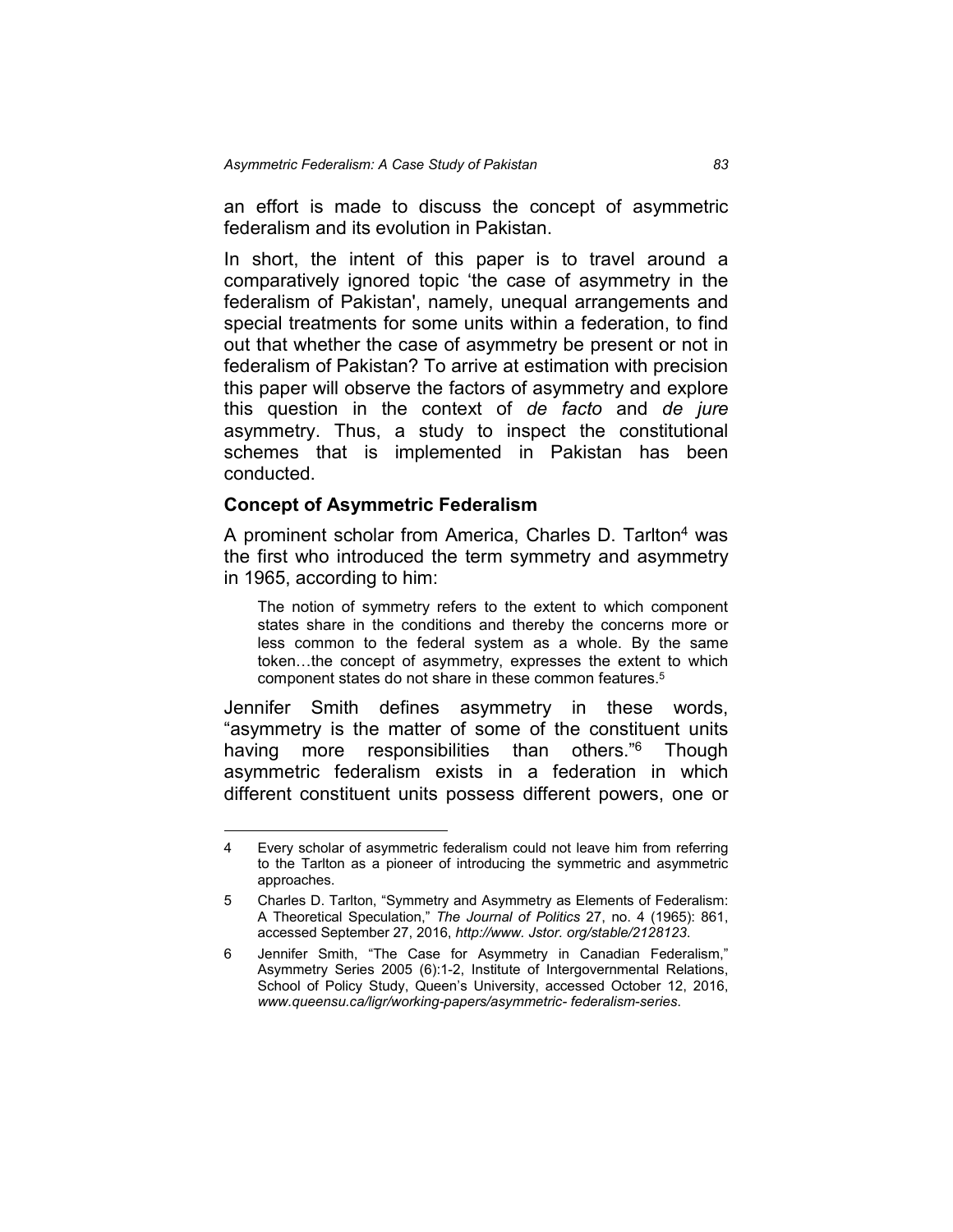two units have largely more sovereignty than the other units under the same constitutional structure.

#### **Origin, Types and Evolution of Asymmetric Federalism**

Asymmetry, at times, may occur in reaction to the needs to preserve order in certain units. Charles D. Tarlton describes, cultural, economic, social and political factors existing in grouping in all federations to harvest asymmetrical disparities in the power and influence of different constituent units.7 According to Ronald L. Watts, historical, economic, social, ethnic, and cultural distinctions led to the origin of asymmetry in most of federations.<sup>8</sup> Burges and Gress both agreed on a point that the political, social, economic, territorial and demographical variances gathered to center the asymmetric federalism in heterogeneous societies. $9 \text{ In}$ fact these are the factors which are real in federations but it's not essential that will be in equal degree in all federations.

The most important otherness to be situated between asymmetric conclusions is its types: *De facto* and *De Jure*. *De facto* is political asymmetry that comes from the cultural, social, political, and economical essentials as population, size, and wealth and leads to the *de jure* or constitutional asymmetry as provinces or federating units gain inequalities in function and power under the constitutional structure due to population, area, economic, social and cultural differences in the natural structure. Asymmetry arising in case of constitutional inequalities is *de jure* or constitutional asymmetry. Thus it is the type through which the constitution

 <sup>7</sup> Tarlton, "Symmetry and Asymmetry," 867.

<sup>8</sup> Ronald L. Watts, "A Comparative Perspective on Asymmetry in Federations," Asymmetry Series 2005 (4): 2, Institute of Intergovernmental Relations, School of Policy Study, Queen's University, accessed October 12, 2016, *www.queensu.ca/ligr/working-papers/asymmetric- federalismseries*.

<sup>9</sup> Michael Burgess and Franz Gress, "Symmetry and Asymmetry Revisited," in *Accommodating Diversity: Asymmetry in Federal States*, ed. Robert Agranoff (Baden-Baden: Nomos Verlagsgelsellschaft, 1999), 43. cited in Funk, "Asymmetric Federalism: A Stabilizing or Destabilizing", 9.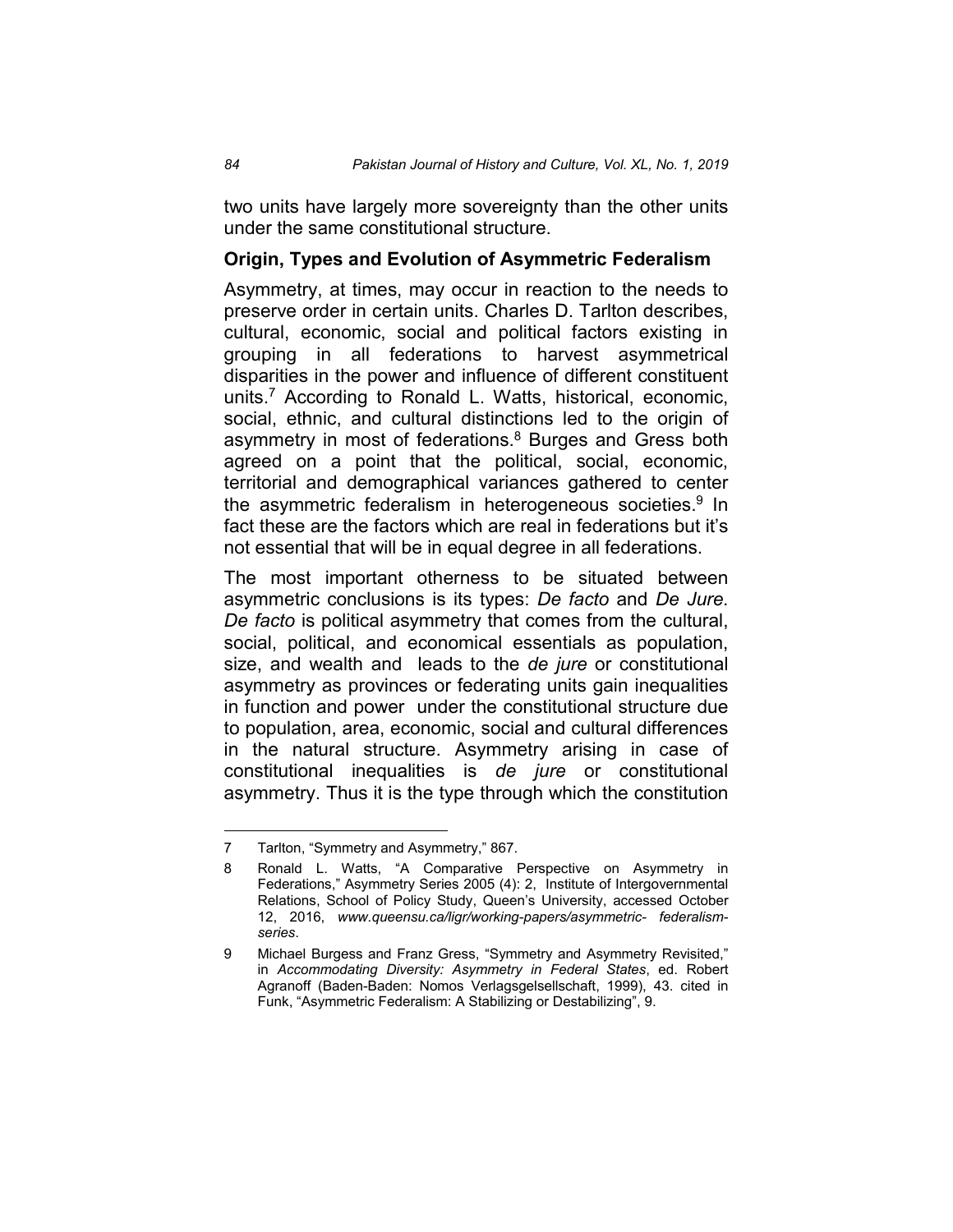permitted unequal powers to the provinces refers to asymmetry embedded in constitutional and legal processes, where constituent units are treated differently under the law.10 Watts, describes the types of asymmetry; *de facto* and *de jure* in terms of political and constitutional asymmetries, as he says,

Two kinds of asymmetry…one, which is characteristic of all federations and might be described as political asymmetries, arises from the impact of cultural, economic, social and political conditions…the other, which exist in some but not all federations and which might be labeled constitutional asymmetry, relates specifically to the degree to which powers assigned to regional units by constitution of the federation are not uniform.<sup>11</sup>

Another scholar Wilfreid Swenden marks the difference between two types of asymmetry in these words:

...asymmetry refers to cultural, socioeconomic and political parties' differences between the federated entities….We call this de facto asymmetry…asymmetry is used to describe a situation whereby some federating entities have gained some greater self-governing powers than others. We call this de jure asymmetry.12

As far as the evolution of asymmetry in federalism is concerned, "asymmetry has always been central to federal theory."13 The concept of asymmetrical federalism is not new as it had been inherent in the constitutional writing and the writings on federalism. The seed of asymmetry in the federalism planted to bring unity without ignoring the accommodation of diversities of different type among the units for acquiring political stability. According to Robert Agranofe, "asymmetry first recognized in regards to all

 <sup>10</sup> Burgess and Gress, "Symmetry and Asymmetry Revisited," 43.

<sup>11</sup> Watts, *Comparing Federal Systems,* 57.

<sup>12</sup> Wilfried Swenden "Asymmetric Federalism and Coalition-Making in Belgium" *Publius*, 32, no. 3 (2002): 67, accessed: October 16, 2016, *http://www.jstor.org/stable/3330967*.

<sup>13</sup> Esther SeijasVilladangos, "Answer to Spanish Centrifugal Federalism: Asymmetrical Federalism Versus Coercive Federalism," *Perspective on Federalism,* 6, no.2 (2014):170, accessed December 24, 2016, *www.onfederalism.eu/attachments/185\_download.pdf*.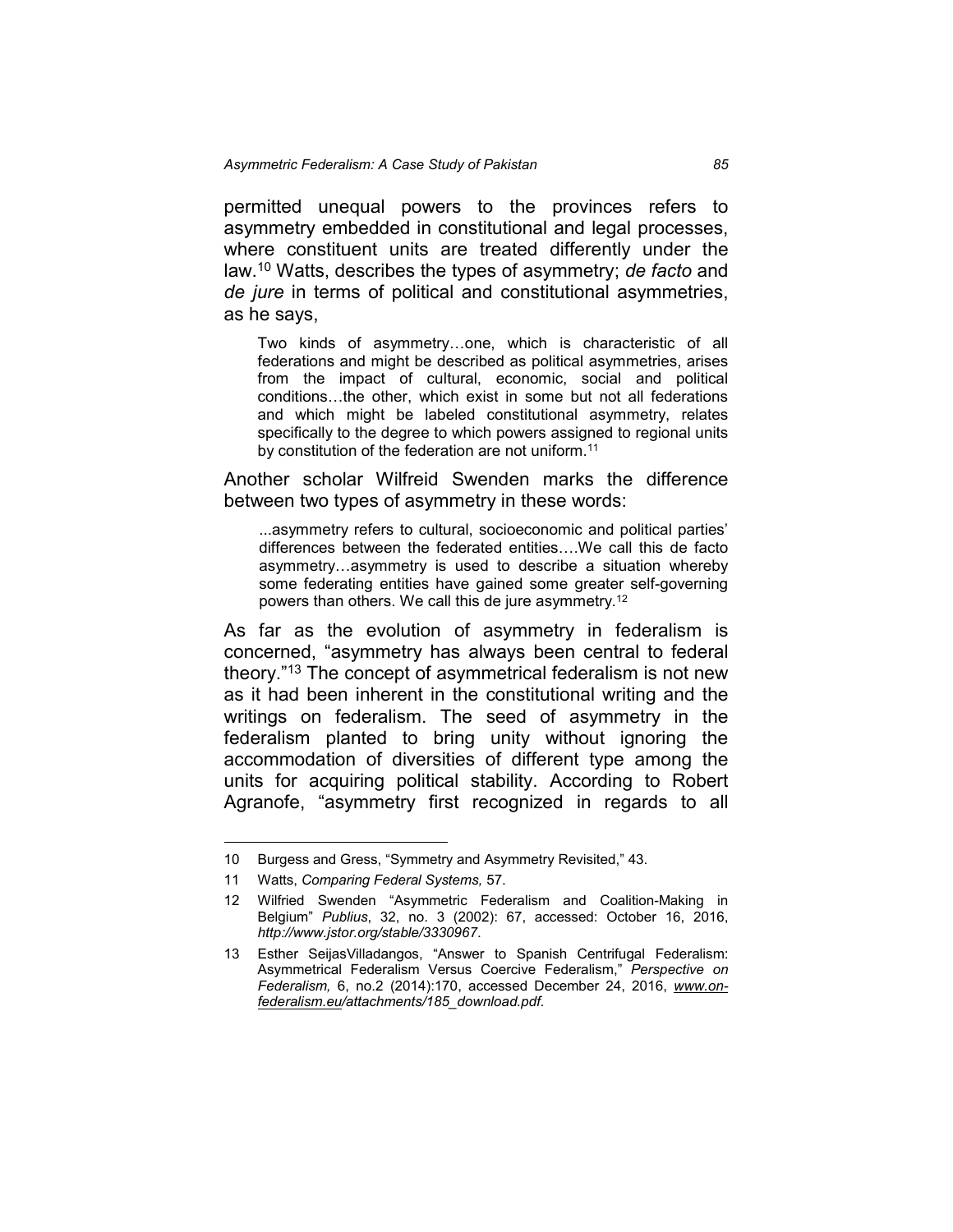different relationships among U.S. Southern States, although it is applied in many other federal contexts, for example Canada, Belgium, India, and Malaysia."14 The literature on federalism marked that classical federations accepted the symmetry as a mode but in 1965, as stated above, a prominent scholar from America Charles D. Tarlton shaped the theory of asymmetry. He conceived it as bitter for the federal system and expressed that remoteness from constitutional-legal relationships give way to cultural, political, social factors which existed in every federation in generating asymmetry in the power and swaying of different constituent units that also disturbed the grade of coherence or dissent in the federal organizations.15 So, he was against the existence of asymmetry in the federation because he was of the view that such design resulted in prospective separation. Recent progress from last two decades about the issue of asymmetry in the federal system drew more scholarly attention. For instance, H. Hannum, S. Henders, R. Lapidoth, D.T. Ramos, Will Kymlicka, A. Stepon, Wilfried Swenden, M. Govinda Rao and Nirvikar Singh, F. Requejo, Robert Agranoff, Ronald L. Watts, Richard M. Bird, Roger D. Congleton, Louise Tillin are among the prominent scholars in exploring the dimensions of the asymmetry within the federal systems of the world. In this attempt, instead, we aim to map out the case of asymmetrical aspect in the federation of Pakistan.

#### **Asymmetry in the Federal Structure of Pakistan**

Origins of asymmetric federal structure can be traced back in the colonial past of the subcontinent. Cabinet Mission of 1946 had recommended the federal system of government for un-divided subcontinent after the elimination of British

 <sup>14</sup> Robert Agranoff, "Federal Asymmetry and Intergovernmental Relations in Spain," Asymmetry Series 2005 (17): 2, Institute of Intergovernmental Relations, School of Policy Study, Queen's University, accessed October 12, 2016, *www.queensu.ca/ligr/working-papers/asymmetric- federalismseries*.

<sup>15</sup> Tarlton, "Symmetry and Asymmetry", 861-74.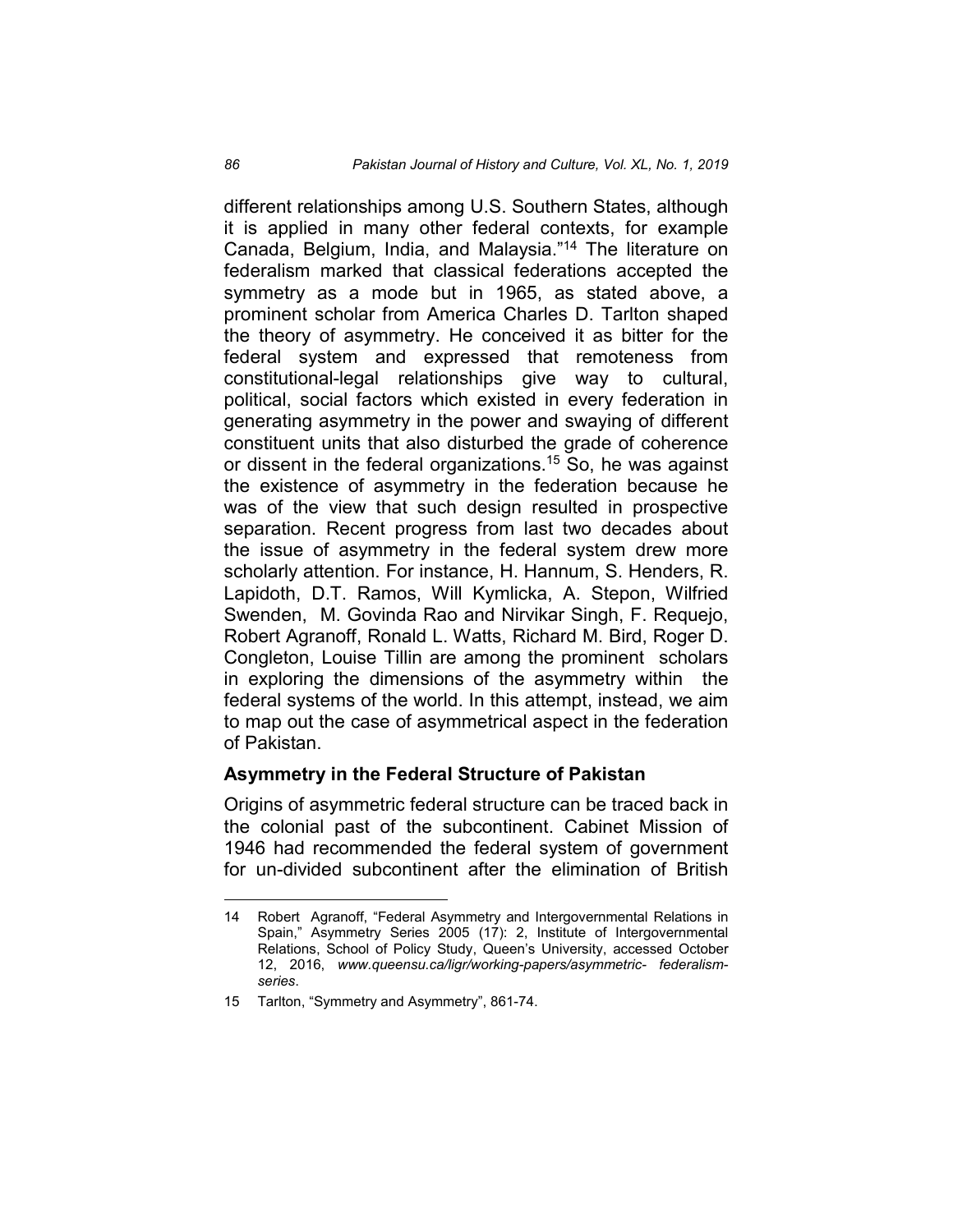government to deal with the two dominant nations i.e. Hindu and Muslims<sup>16</sup> to solve the issue of religious asymmetry. The recommended federal system could not be implemented in un-divided India because the determination of Muslim League for a separate homeland for the Muslims led to the division of Subcontinent. After the partition, both India and Pakistan adopted the federal form of government following the pattern of the British India Act of 1935 which determined powers of centre and its federating units. Naturally, federating units of both countries entwined with the structural or *de facto* asymmetries inherently and both countries tried to cope with these asymmetries. Thus asymmetries in federal structure of Pakistan basically had its links with colonial past.Pakistan came into being in 1947 as a federal state with two wings. The eastern part of Pakistan was homogeneous and west wing was heterogeneous consisting of the Punjab, Sindh, Balochistan and NWFP (now Khyber Pakhtunkhwa—KP).<sup>17</sup> An eminent scholar from Pakistan Syed Jaffar Ahmed has described accurately Pakistan's society as, highly diversified in race, language, levels of economic development and political heritage.18 Being a heterogeneous society federal form of government was considered as the best suitable system for the newly incepted state i.e. Pakistan. <sup>19</sup> These diversities were not disseminated and entered into a new phase after the secession of eastern wing of Pakistan in 1971. Since its creation, the most crucial challenge was the formulation of constitution acceptable for all the federating units owing to

 <sup>16</sup> M. Govinda Rao and Nirvikar Singh, "Asymmetric Federalism in India," *UC Santa Cruz: Santa Cruz Center for International Economics,* Series Recent Work 2004(6), accessed October 25, 2016. https://escholarship.org/uc/item/4370m6p1

<sup>17</sup> The name of the North West Frontier Province (NWFP) was replaced by the Khyber Pakhtunkhwa in 18th Amendment of the Constitution of 1973.

<sup>18</sup> Syed Jaffar Ahmed, *Federalism in Pakistan: A Constitutional Study* (Karachi: Pakistan Study Centre, University of Karachi, 1990), 40.

<sup>19</sup> Muntzra Nazir, "Problems and Issues of Federalism in Pakistan," *Pakistan Vision*, 9, no.1 (2008):113; Ali, *Politics of Federalism*, 10, and Khalid, "Politics of Federalism," 202.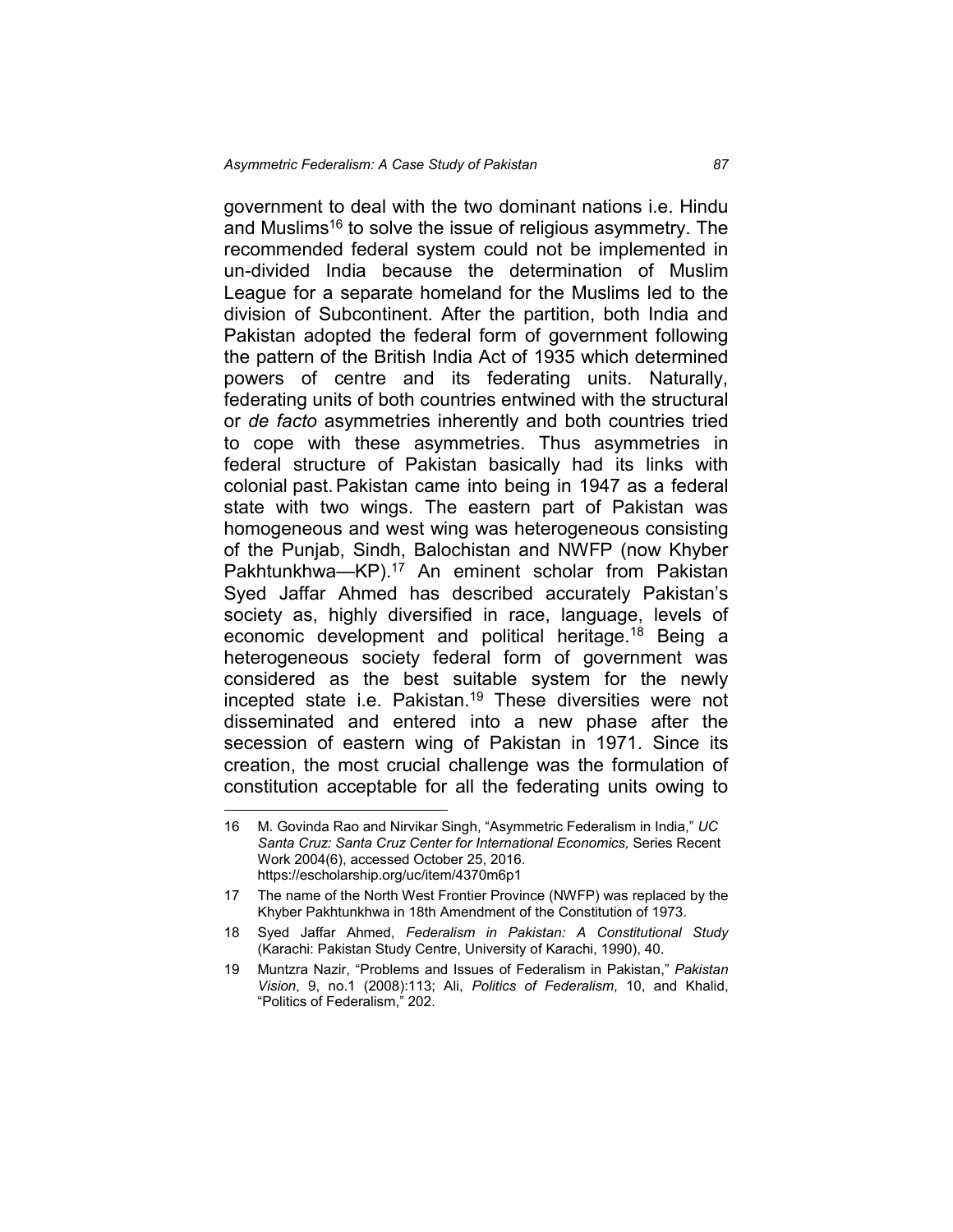characteristics of strong *de facto* or political asymmetry creating balance in the political, social, economic and cultural dynamics within Pakistan. *De facto* asymmetry penetrated the space for *de jure* asymmetry which was used as a tool of settlement. One of the authors of asymmetry Swenden observed precisely "de facto asymmetries frequently lead to the entrenchment of some formal institutional devices." <sup>20</sup> The institutional devices are the constitution or legal process of the federation. Searching the case of asymmetry in Pakistan in the context of *de facto* and *de jure*, it would be imperative to take into consideration the preconditions of asymmetrical federalism in the country.

#### **Factors of Asymmetrical Federalism in Pakistan**

Burges identifies four specific preconditions of asymmetry; (i) political culture and tradition, (ii) territoriality, (iii) socioeconomic severances, (iv) demography. The asymmetry in Pakistan obliged greatly to the historical and political factors. The first is political culture and tradition as Burges describes, "An underlying culture and tradition of citizen welfare extending beyond territoriality to the individual person"21 also existed in Pakistan. Because, "certain federations have a culture of citizen welfare for every individual regardless of region and therefore have constitutional provisions that work to equalize regional disparities and set a minimal standard for everyone." <sup>22</sup> This is settled by funding the equal disbursements to the provinces to bring parity in the level of services, education and other facilities. The Article 72(3) of the Basic German Law and the Article 36 of Canada Act 1982 under part-II refer to unifying living condition.<sup>23</sup> Pakistan cannot ignore

 <sup>20</sup> Wilfried Swenden, *Federalism and Regionalism in Western Europe: A Comparative and Thematic Analysis* (New York: Palgrave Macmillan, 2006), 63.

<sup>21</sup> Burgess, *Comparative Federalism*, 215.

<sup>22</sup> Funk, "Asymmetric Federalism," 9.

<sup>23</sup> Constitution Act 1982, Section 36, Canada Constitution Acts, 1867-1982, accessed December 16, 2016, *https://laws-lois.justice.gc.ca/PDF/CONST\_E.pdf*.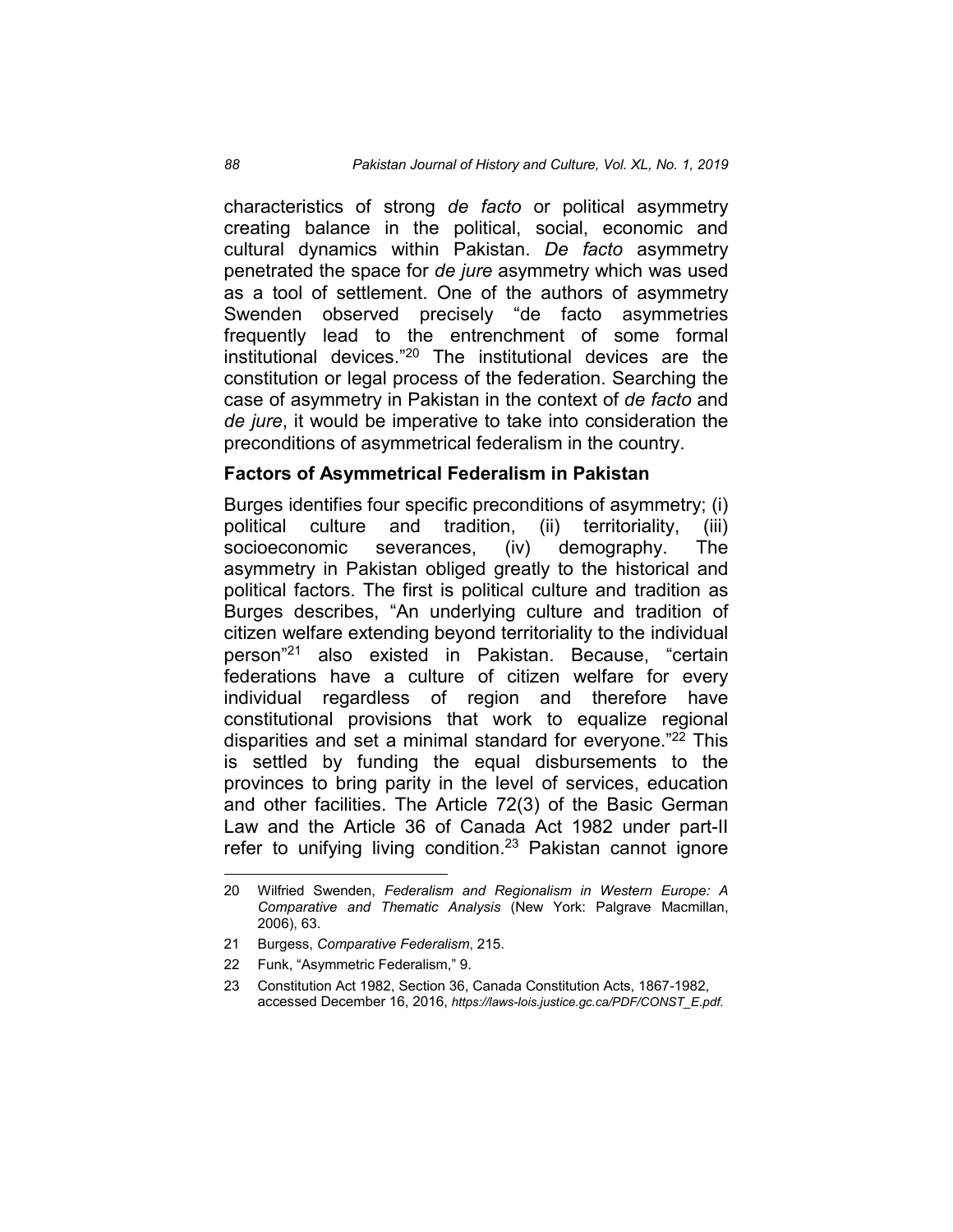this kind of factors in any of its constitutional schemes. For instance, second part of the constitution sanctions fundamental rights, where the federal government commits to promote equal opportunities for the welfare of all citizens to reduce disparities. Such a political culture paves the way for asymmetry, if all the federating units do not receive equal opportunities from the federation.

Second vital factor of asymmetry is social severances that may be religious or ethnic heterogeneity. For example, in the worlds' federations this precondition certainly exists in Canada because Canada is a union of different peoples as protestant, catholic, aboriginal and immigrants. <sup>24</sup> Pakistan is a pluralistic society of very different people as Bengali (before the secession 1971 more dominant linguistically), Punjabi, Sindhi, Pashtun and Balochi.

Third key factor is regionalism. Regional disparities multiplied with economic and social factors gave birth to asymmetric consequences in Pakistan. The fourth significant factor is demography that mentions the representation of the federating units contextual to their population. This factor largely functioned in bringing asymmetry, for instance, in Canada and Belgium being greatly different in population size, asymmetrical representation is unavoidable. <sup>25</sup> This precondition is also present in the federation of Pakistan. Pakistan comprises provinces which show a discrepancy critically in population size that caused inescapable asymmetrical representation. Political scholars perceived these factors or preconditions as major variables for examining the asymmetry in federations. The present research is based on the above mentioned factors focusing the socio-political realities in Pakistan.

 <sup>24</sup> Funk, "Asymmetric Federalism", 21.

<sup>25</sup> Burgess, *Comparative Federalism*, 215.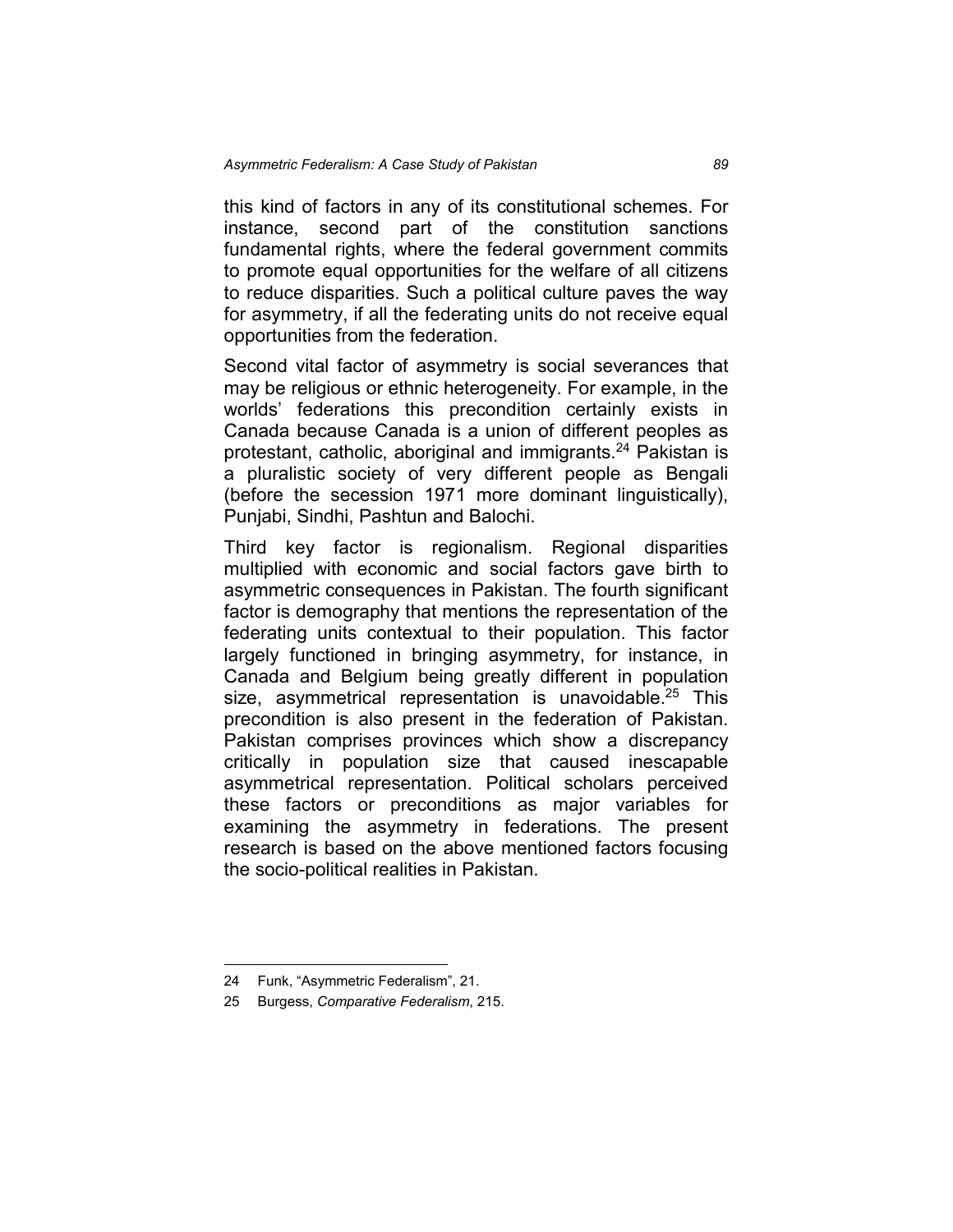## **Asymmetries in Pakistan**

The above discussion about the factors that underlined the asymmetrical application in any federation fixed the platform for asymmetry in the federation of Pakistan. This discussion also crystalise that the political, socioeconomic and cultural factors lead the asymmetries in the federal systems. The political culture and traditions lead asymmetry in the constitutional provisions that constituted to balance provincial inequalities and set a minimum average for every person. Social severance mentions the religious, linguistic and ethnic differences. Territoriality brings up space and relationships among provinces. Demography speaks of population which affect the representation. Watts sorts theoretical differences between political (*de facto*) and constitutional (*de jure*) asymmetries and specified political asymmetries exist in every federation which refers to the difference in the status of federating units. <sup>26</sup> All the federal systems can be constituted in the form of thorough symmetry or thorough asymmetry just theoretically but practically it is impossible.

# **De-facto Asymmetries in Pakistan**

Like other federations, the federating units of Pakistan have massive amount of political or *de facto* asymmetries owing to large number of disparities inherent in its structure. Geographically, Pakistan comprised two wings in 1947: East Pakistan (later Bangladesh) and West Pakistan. With the secession of eastern wing in 1971, the structure of federation was transformed into single geographical component comprising four provinces—the Punjab, Sindh, NWFP (presently Khyber Pakhtunkhwa (KP), Balochistan and princely states. All the federating units of Pakistan varied in area, economy, social structure and demography. At present the total area of Pakistan is 796,096  $km<sup>2</sup>$ (according to the 1998 census) out of which Balochistan

 <sup>26</sup> Watts, *Comparing Federal Systems*, 127.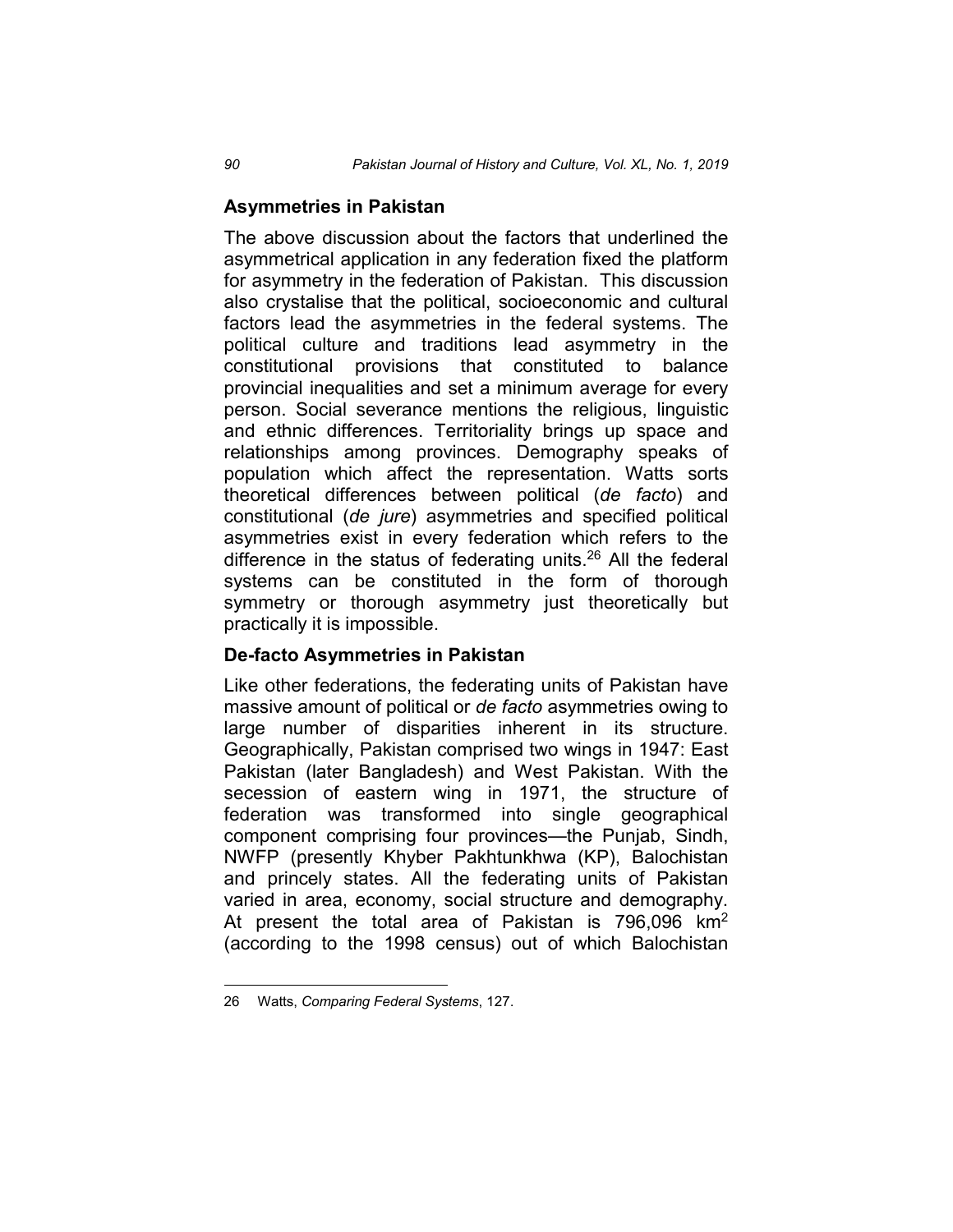covers 347,190 km<sup>2</sup>, Sindh 140,914 km<sup>2</sup>, KP 74,521 km<sup>2</sup> and Punjab 205,345 km<sup>2,27</sup> Map of Pakistan after secession of East Pakistan is following which reveals the regional disparities.



Source: This map is obtained from the google images.

The second asymmetry comes from population.<sup>28</sup> In its early phase, West Pakistan and the East Pakistan had population of 33,704,000 and 41,932,000, respectively. Thus, 55.4 percent people lived in eastern and 44.6 percent in the western part of the country<sup>29</sup> which showed the asymmetry in population. After the separation of East Pakistan, Punjab became the most populated province of Pakistan and Balochistan the least. According to the Census of 1998, 55.6

 <sup>27</sup> Government of Pakistan, Pakistan Bureau of Statistic "Table 1 - Area, Population by Sex, Sex Ratio, Population Density, Average Household Size and Growth Rate–Pakistan," accessed October 16, 2018, *http://www.pbscensus.gov.pk*.

<sup>28</sup> The case of demographic asymmetry noted in many federations for instance, India, Switzerland, Canada, Belgium, Germany, etc. have one or two most populated units. See for details, Watts, *Comparing Federal System*, 59-64. Burges, *Comparative Federalism*, 218.

<sup>29</sup> Government of Pakistan, Census Report 1951, cited in K. K. Aziz, *Party Politics in Pakistan, 1947-1958* (Lahore: Sang-e-Meel Publications, 2007), 1.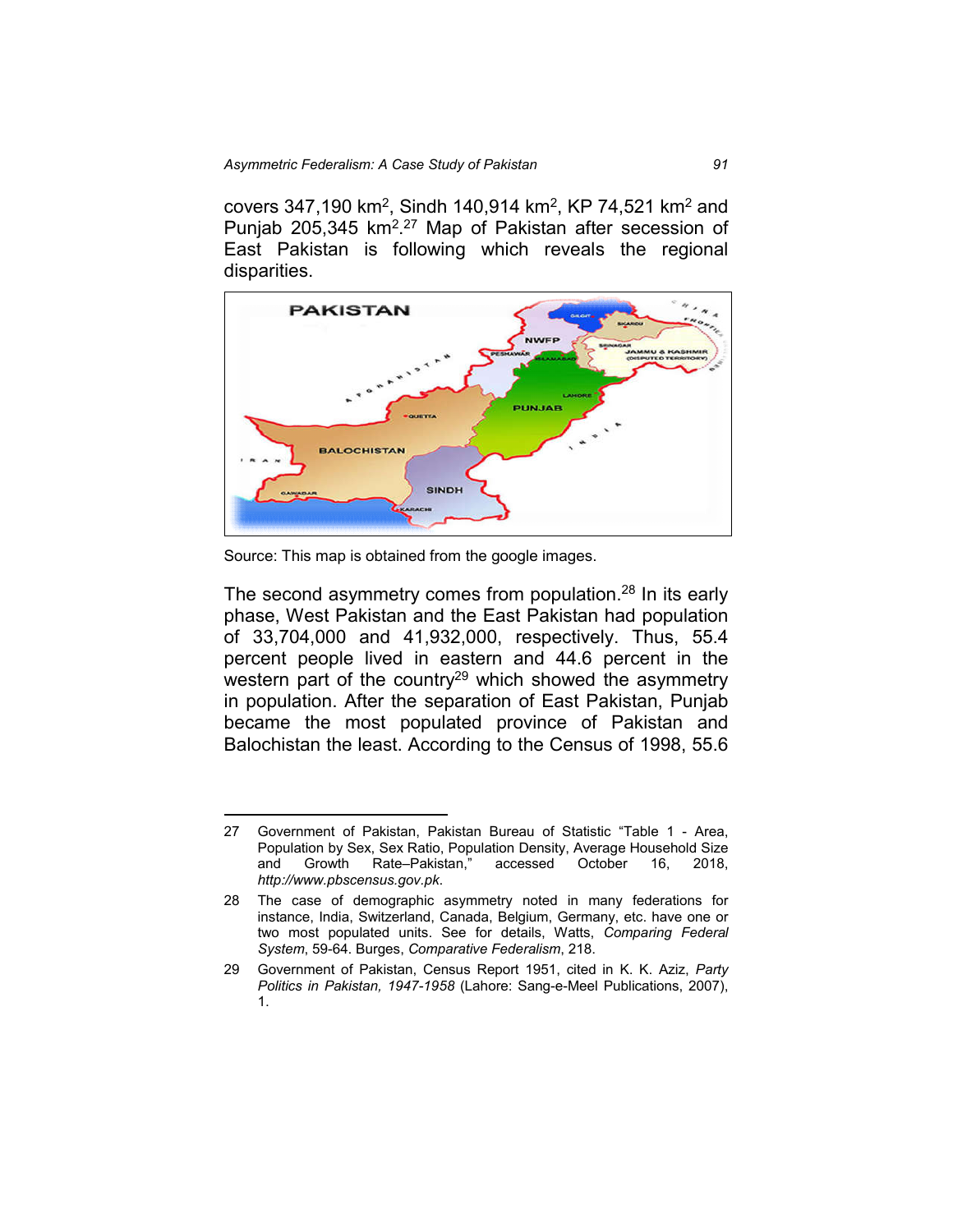percent of people lived in the Punjab and the rest of the 44.4 percent in three other provinces. 30

The third asymmetry stems from finance. Punjab has the leading economy to Pakistan which generates sensitivity about its domination among the other provinces as it contributed 57 percent to Pakistan's gross domestic product (GDP), Sindh 27.5 percent, KP eight percent and Balochistan three percent. <sup>31</sup> These figures reveal a considerable amount of asymmetries in the financial structure of Pakistan. Fourth is language asymmetry. East Pakistan was ethnically homogeneous while West Pakistan was heterogeneous having four dominant provincial languages i.e. Punjabi, Pashto, Balochi and Sindhi. In spite of separation of East Pakistan in 1971, all of the above mentioned asymmetries are still alive with a demand of the creation of new provinces.

#### **De Jure Asymmetries**

Essentials of *de jure* asymmetry reside in constitutions, constitutional reforms, laws and legal process where federating units are treated differently. According to Watts, "Constitutional Asymmetry refers specifically to differences in the legislative and executive powers assigned by the constitution to the different regional units.32 Another scholar, Jocelyn Maclure, stated as, "asymmetrical federalism" is usually understood in terms of "constitutional asymmetry".<sup>33</sup>

 <sup>30</sup> Government of Pakistan, *Economic Survey of Pakistan, 1998-1999* (Islamabad: Finance Division, Economic Advisory Wing), 124.

<sup>31</sup> Shahid Javaid Burki, "Economics and Extremism," *Dawn*, January 5, 2010.

<sup>32</sup> The noted federations where *de jure* asymmetry applied in different ways and in varying degrees, particularly Quebec in Canada, Jura in Switzerland, Belgium and Germany, while Spain, although not yet a formal federation, has also put these tools and methods. Burges, *Comparative Federalism*, 222.

<sup>33</sup> Jocelyn Maclure, "Beyond Recognition and Asymmetry," Asymmetry Series 2005 (9), 1, Institute of Intergovernmental Relations, School of Policy Study, Queen's University, accessed October 12, 2016, *www.queensu.ca/ligr/working-papers/asymmetric- federalism-series*.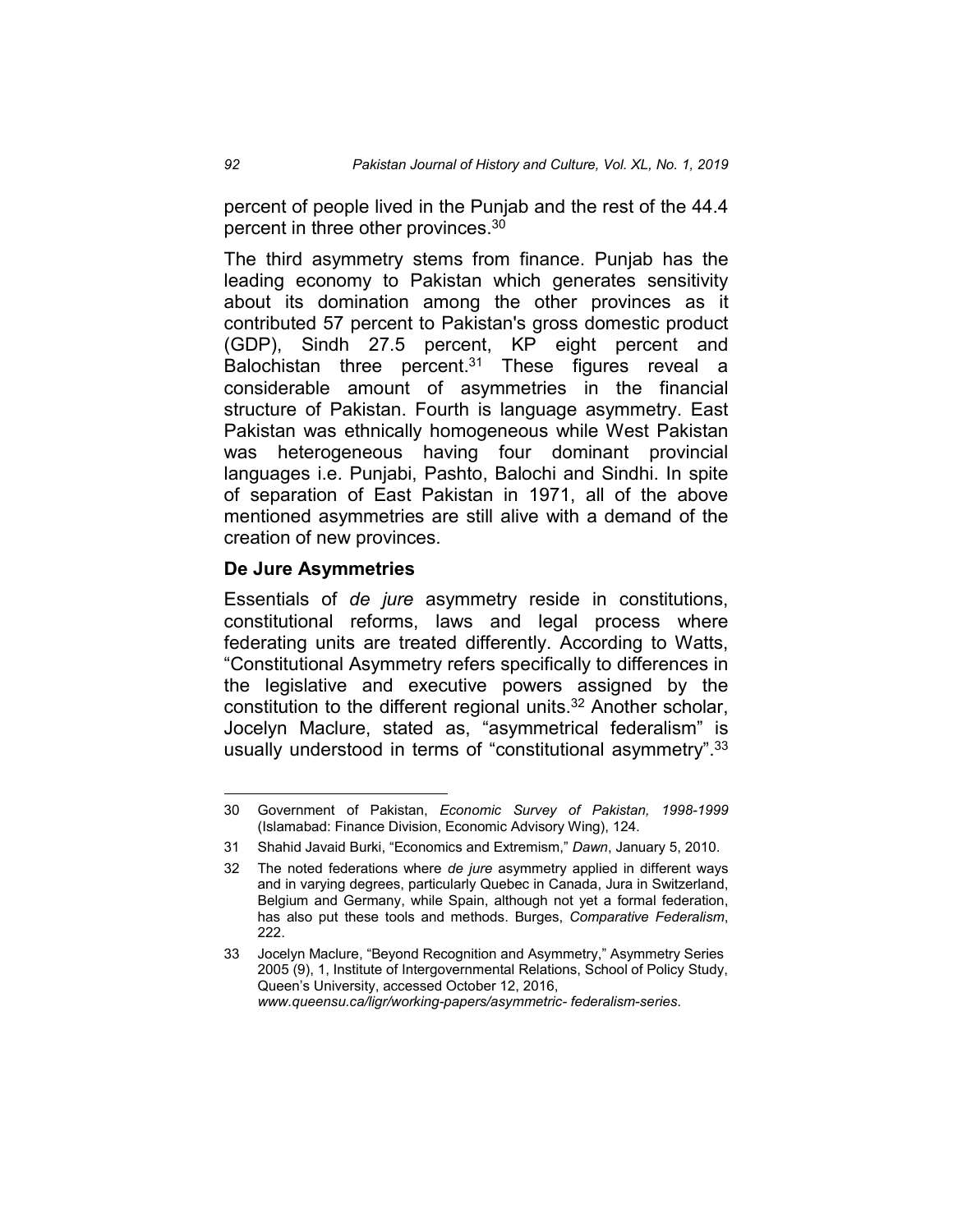Here is an effort to identify the constitutional asymmetries in federalism of Pakistan. One of the most visible cases of *de jure* asymmetry in Pakistan is asymmetric representation of the provinces in the parliament in all the three constitutions of Pakistan 1956, 1962 and 1973. Regarding constitution of 1956, the question of representation was accommodated by creating East and West Wing and equality between the two Wings which is known as parity formula. <sup>34</sup> After the establishment of One-Unit, unicameral parliament was formed and equal representation was granted to the both wings i.e. each wing was allocated with 150 seats out of 300. Apparently equal division in reality led asymmetry in practice as East Wing got less representation with reference to its population. The other side, the seats were further divided among the sub-units of the Western Wing i.e. Punjab, Sindh, KP, and Balochistan on the basis of population which led the asymmetry in practice as the sub-units could not gain equal numbership. The asymmetry in representation not only found in the constitution of 1956 but also in the 1962 constitution. The Constitution of 1973 was no exception as according to the Article 50, the Parliament of Pakistan consisted of two houses—the Senate (Upper House) and the National Assembly (Lower House).<sup>35</sup> The lower house consisted of 342 seats and allocation to the provinces articulated on the basis of population. This created an asymmetry in terms of representation of each province as Punjab had 148, Sindh 61, KP 35 and Balochistan 14 seats. <sup>36</sup> This distribution packed with asymmetry in being weight to the most populated province Punjab. The Senate (Upper House) of Pakistan formed symmetrically as each province has equal number of representatives.<sup>37</sup> The representation of Senate is

 <sup>34</sup> *Constitution of Pakistan 1956*, Article 44.

<sup>35</sup> Government of Pakistan, *Constitution of Islamic Republic of Pakistan 1973*, Article 50,

<sup>36</sup> Government of Pakistan, *Constitution of Islamic Republic of Pakistan 1973*, Article 51.

<sup>37</sup> Government of Pakistan, *Constitution of Islamic Republic of Pakistan 1973*, Article 59.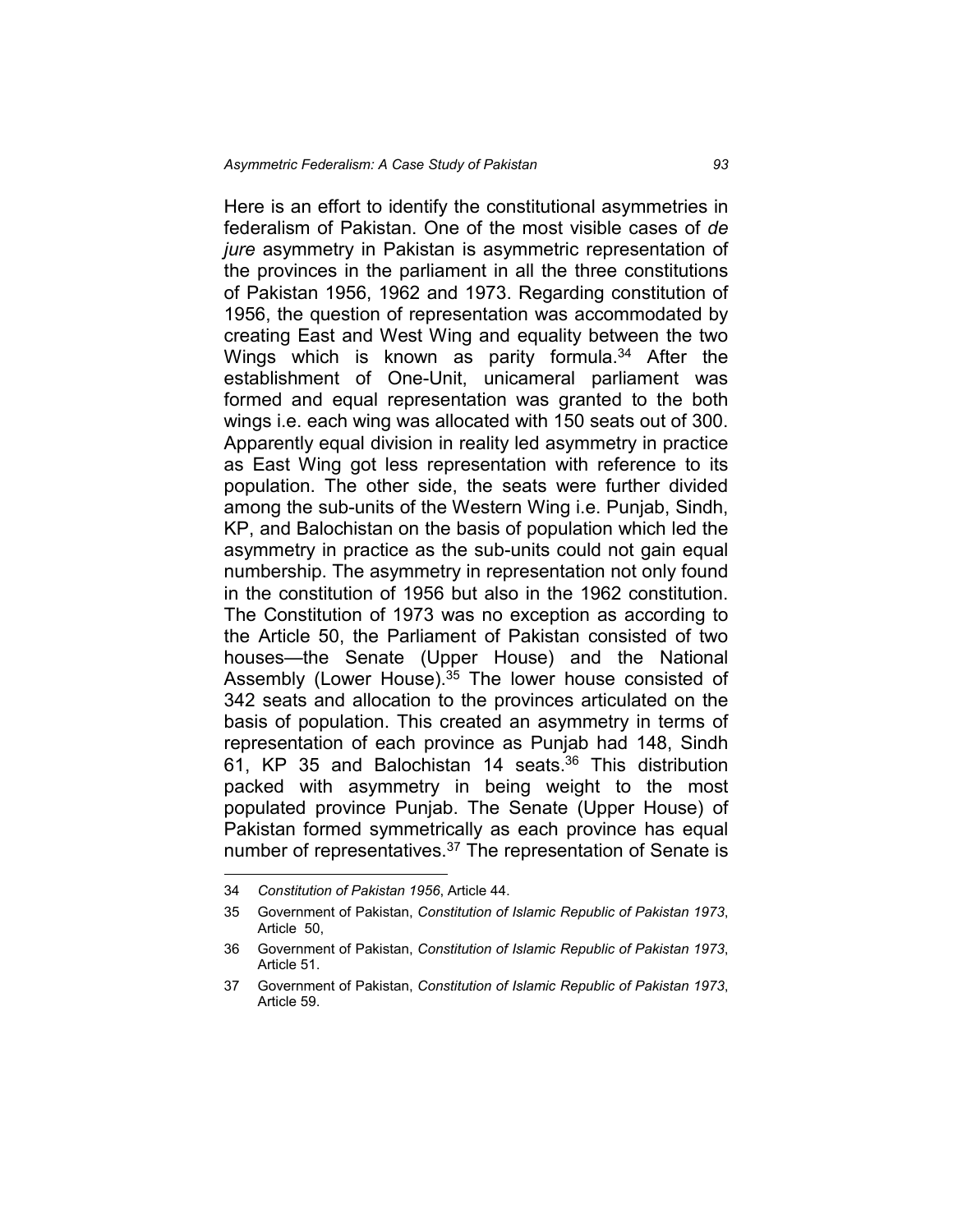coupled with *de jure* asymmetry in practice in being weight to the small provinces. These constitutional arrangements done for securing *de facto* diversity actually created asymmetry in practice.

Another form of genuine asymmetry in Pakistan is religious asymmetry compensated by bringing in practice the *de jure* type of asymmetry by giving the right of separate electorates to the non-Muslim communities constitutionally and they have a right to choose their own representatives from their own community. Regarding Article 51, section (4), 10 seats are apportioned for the non-Muslim community in the lower house38 (National Assembly) and Article 59 section 1(f) allocated 4 seats (one from the each province) in the Upper House<sup>39</sup> (Senate). In Pakistan, though, minorities are nonterritorial, namely, minorities were scattered in the whole country instead of residing in a specific province or particular territory. <sup>40</sup> But their membership is determined by religion in the parliament by separate electorate until Musharraf period. They could elect their members by direct election but could not cast vote for Muslim constituencies. Separate electorate was overturned by Musharraf, who reintroduced the joint electorates but decided the way of proportional representation for non-Muslims. To my best understanding, the special right of representation in the parliament by different form of election for non-Muslim communities is a *de jure* asymmetry.

Besides, various provincial demands entrenched the asymmetrical establishment of some programs and policies by the federal government. Sometimes due to the case of

 <sup>38</sup> *Constitution of Pakistan 1973*, Article 51-4.

<sup>39</sup> *Constitution of Pakistan 1973*, Article 59, 1(f).

<sup>40</sup> André Lecours, "Speaking of Asymmetry: Canada and the Belgian Model," Asymmetry Series 2005 (7), 2, Institute of Intergovernmental Relations, School of Policy Study, Queen's University, accessed October 12, 2016, *www.queensu.ca/ligr/working-papers/asymmetric- federalism-series*. Similar example in the world federations is Belgium as its communities are nonterritorial so the membership is determined by language.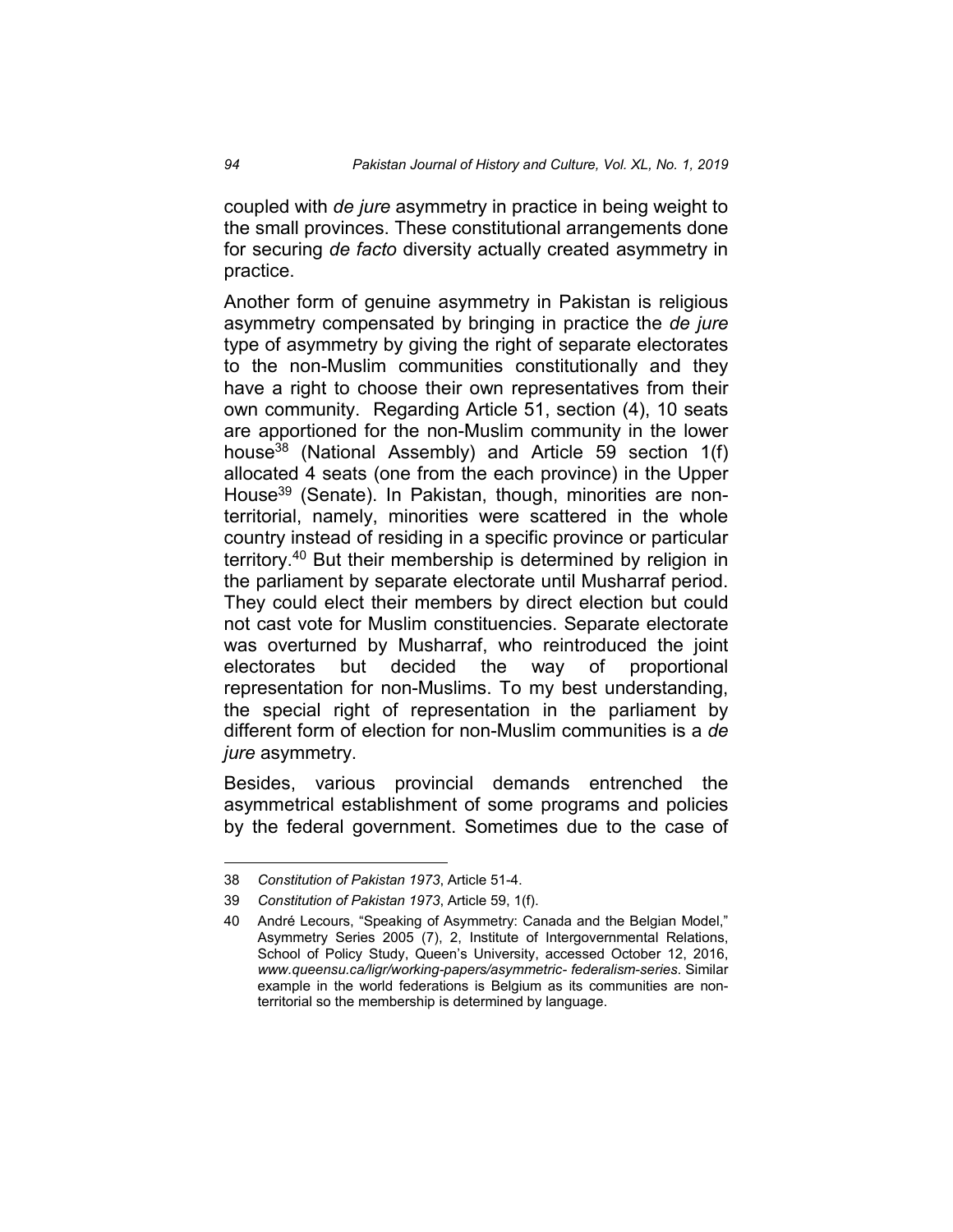provincial progress particular programs were commenced for the development of specific province that was not available to other provinces. David Milne, use the term 'asymmetry by design' for the programs and policies are not available to other provinces.<sup>41</sup> For instance, one of such programs in Pakistan is the "Aghaz-e-Haqooqe-Balochistan" that started regional and the economic development in the province of Balochistan.42 This programme is not available to other provinces. Though, that or these programmes incepted for economic development to create equity actually an asymmetry by design. Besides, the same case is exemplified in the federal programs of grants-in-aids. For instance, e.g. KP and Balochistan also received special grants on account of their relative under-development whereas Sindh and Punjab not received such grants in the past. $43$  Recent example is Prime Minister Fee Reimbursement Scheme for selected regions.

According to David Milne, constitutional asymmetry in practice sometimes generated on similar availability to all but not use by all provinces, a selected example is here. Language controversy met to the Pakistan by birth. With the passage of time, provincial demands resulted in the constitutional asymmetry in practice. Particularly, the Eastern Wing of Pakistan demanded that the Bangla/Bengali should be accepted constitutionally as official language. The demand was accepted constitutionally and Bengali declared as an official language with Urdu language in the Constitution of 1956 remained applicable only to legislature of East Pakistan.44 After the secession, these circumstances became the state of affairs once again when language violence arisen in Sindh during 1972. The Sindh Assembly

 <sup>41</sup> Milne, Asymmetry in Canada, 6.

<sup>42</sup> Parliament of Pakistan Joint Sitting Debates: Official Reports, Session 4th, Vol. IV, no.1, November 24, 2009.

<sup>43</sup> Mahendra Prasad Singh and Veena Kukreja, *Federalism in South Asia* (New Delhi, Routledge, 2014), 86.

<sup>44</sup> Constitution of Pakistan 1956, Article 214(1).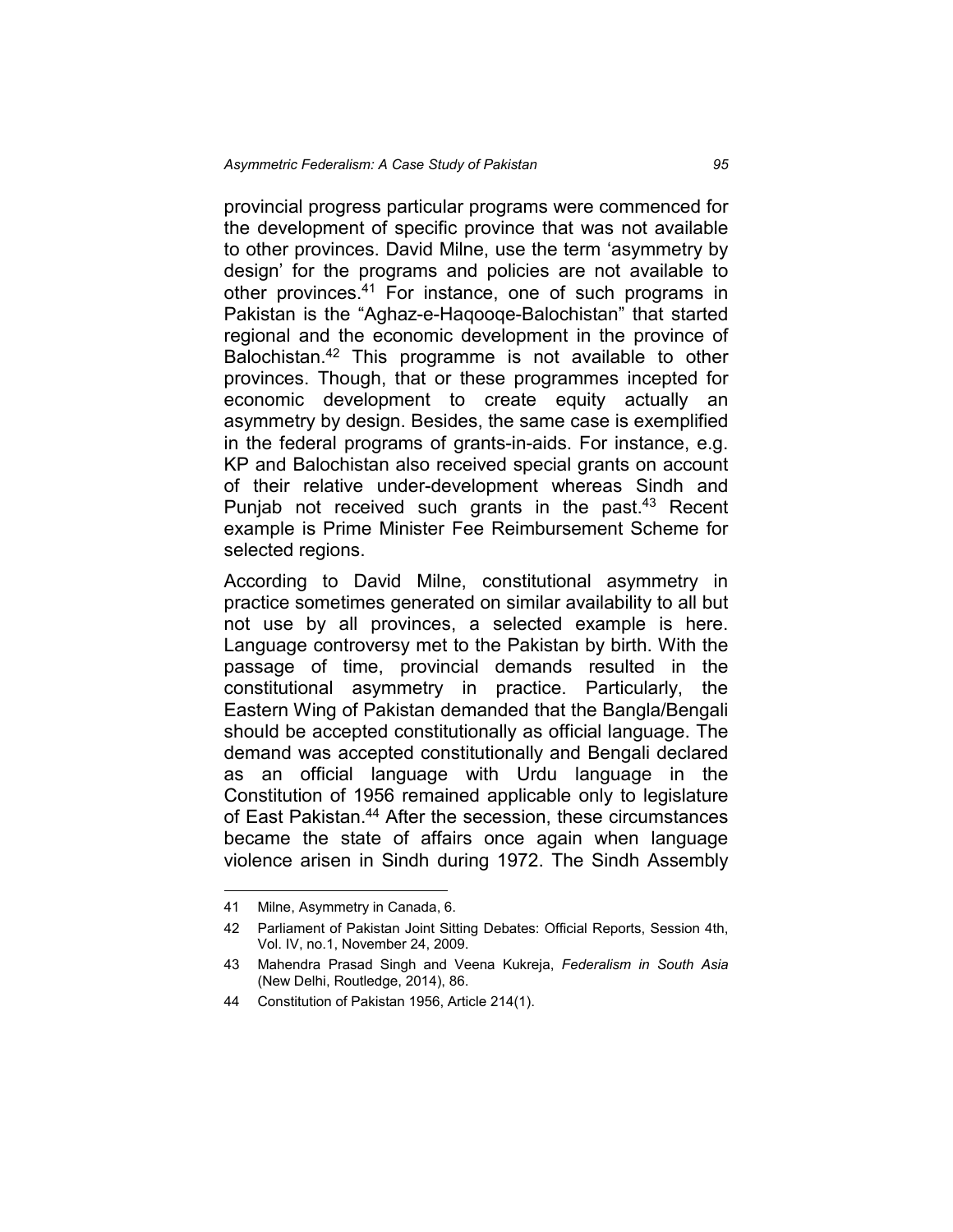passed a bill for the promotion and the use of Sindhi language and Sindhi succeeded the status as a regional official language of the province and medium of teaching with the Urdu on July 17, 1972<sup>45</sup> that paved the way for further asymmetry in practice. For instance, Article 251 of the Constitution of 1973 debates about the national language; and section C of the said Article specifies that without prejudice to the status of the Urdu "a Provincial Assembly may by law prescribed measures for the teaching, promotion, and use of provincial language in addition to the national language."<sup>46</sup> Though this section is not asymmetrical by law but it substantiated asymmetry in practice e.g. this opportunity available to all provinces but only Sindh launched its own language Sindhi as regional official language with the Urdu while the other provinces were distanced from this bilingual practice. It is an asymmetry in practice.

Moreover, all provinces have the right of legislation equally in each constitution practiced in Pakistan i.e. 1956, 1962 and 1973. For example, under Article 141 of 1973 Constitution, "a Provincial Assembly may make laws for the province or any part thereof."47 By the same token, prior to 18th Amendment provinces had equal rights of legislation on the subjects enlisted in concurrent list. This right is symmetrical but could create asymmetry in practice in case variance in legislative measures among provinces. The 18th Amendment decided dissolution of concurrent list which also initiated the series of asymmetry, for instance, it decided the creation of local governments by the provincial governments. The current Local Government Acts formulated by all provincial governments but asymmetry occurred in practice. Since, the scale or degree of devolution in KP is more than other provinces e.g. "KP has devolved power beyond the

 <sup>45</sup> Sindh Act no. II of 1972, Sindh (Teaching, Promotion and Use of Sindhi Language) Act, 1972, 17th July, 1972.

<sup>46</sup> Constitution of Pakistan 1973, Article 251(c).

<sup>47</sup> Constitution of Pakistan 1973, Article 141.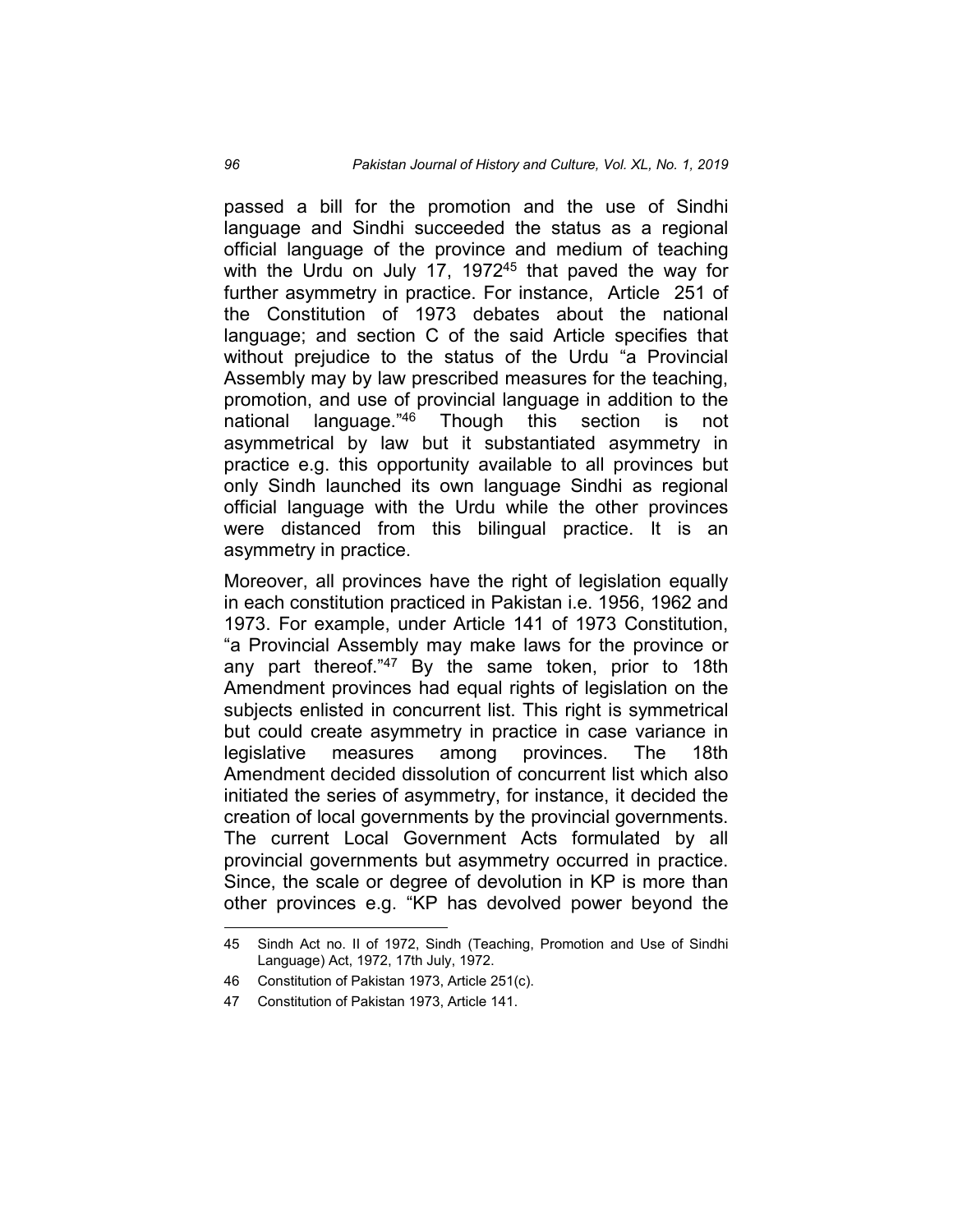district, tehsil, and union council levels of local government to the even lower tier of village and neighbourhood councils" whereas "Punjab and Sindh have done away with the mid level tier of local government (the tehsil), and have not created any further local government structures beyond the union council level."48

Besides, "certain federations have a culture of citizen welfare for every individual regardless of region, and therefore have constitutional provisions that work to equalize regional disparities and set a minimal standard for everyone."49 Disparities and some basic needs handled through the idea of fundamental rights on individual basis in three constitutions of Pakistan. For instance part two, section one of the constitutions of 1973 contained with fundamental rights, does not assume condition of equality in economy and education. Similarly, the section two, principles of policy's Article 38(g) illustrated the share of provinces in all the federal services, <sup>50</sup> and Article 39 participation of people of all areas of Pakistan in the armed forces<sup>51</sup> to bring equality. Actually these provisions accommodated the asymmetry in practice e.g. 82 percent weight had given to population in the allocation of the federal services which gave the weightage to the Punjab.

*De jure* asymmetry also viewed in the case of financial allocation to the provinces. Burgess was of the view that the *de jure* symmetry for allocating financial resources among the provinces generates unequal marks in context of each province's financial ability where the provinces vary greatly in size of wealth.<sup>52</sup> In case of Pakistan, four provinces differ

 <sup>48</sup> Syed Mohammed Ali, "Devolution of Power in Pakistan," *United States Institute of Peace*. Special Report, 422 (March 2018): 4, accessed May 13, 2019,https://www.usip.org/sites/default/files/2018- 03/sr\_422\_mohammad\_ali\_final.pdf

<sup>49</sup> Funk, "Asymmetric Federalism," 9.

<sup>50</sup> Constitution of Pakistan 1973, Article 38(g).

<sup>51</sup> Constitution of Pakistan 1973, Article 39.

<sup>52</sup> Burgess, *Comparative Federalism,* 230.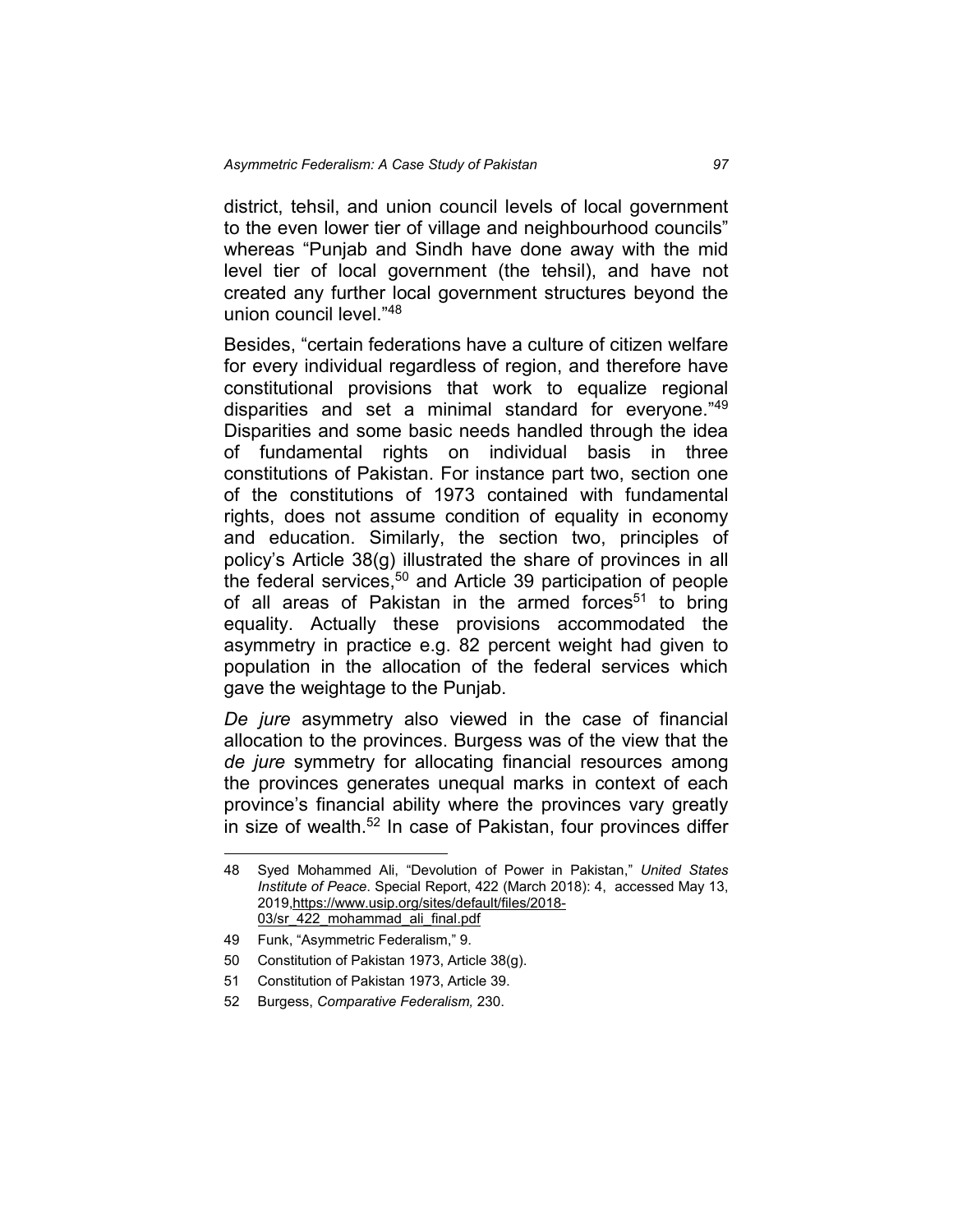greatly in financial ability, for instance, in 2010 the Punjab contributed 57 percent, Sindh 27 percent, KP eight percent and Balochistan three percent of the GDP.<sup>53</sup> Throughout the history of Pakistan sole factor formula was adopted in all the NFC Awards of Pakistan for distribution of federal divisible pool among the provinces. The population was the sole factor which led the discontentment among the less populated provinces. In the 7th NFC Award multi factor formula was adopted for giving the effect to the social needs of the less populated provinces particularly to Balochistan. Thus, asymmetry was introduced in the form of multi factor formula for financial distribution in reducing the *de facto* asymmetry in financial distribution among the provinces. Though this opportunity is available to all provinces equally *de jure* asymmetry resulted in practice. Since, the allocation of sources based on population 82 percent, poverty 10.3 percent, revenue percent and inverse population density 2.7 percent regarding revenue sharing formula for the 7th NFC Award. The shares of provinces in term of this formula are: Punjab 51.74 percent, Sindh 24.55 percent, KP 14.62 percent and Balochistan 9.09 percent. <sup>54</sup> In this case the *de jure* symmetry for financial equality of the provinces by law has been largely preserved whereas substantial asymmetry in practice has taken place.

The asymmetric arrangements in the federalism of Pakistan have some connections and continuity with the colonial past. Pakistan also reveals asymmetric trend in civil law.<sup>55</sup> Pakistan inherited two kinds of laws from the colonial past;

 <sup>53</sup> Shahid Javaid Burki, "Economics and Extremism," *Dawn*, January 5, 2010.

<sup>54</sup> Government of Pakistan, *Report of the National Finance Commission of Pakistan 2009* (Islamabad: National Finance Commission Secretariat, 2009), 36.

<sup>55</sup> For example, in the world federations, Quebec's have different civil law while the other nine Canadian provinces have common law. Same situation is exhibited in some Asian and African federations as they documented provisions for religious law in certain constituencies. For example, Sharia law is introduced in some Nigerian states. Watts, "Comparative Perspective," 4-5.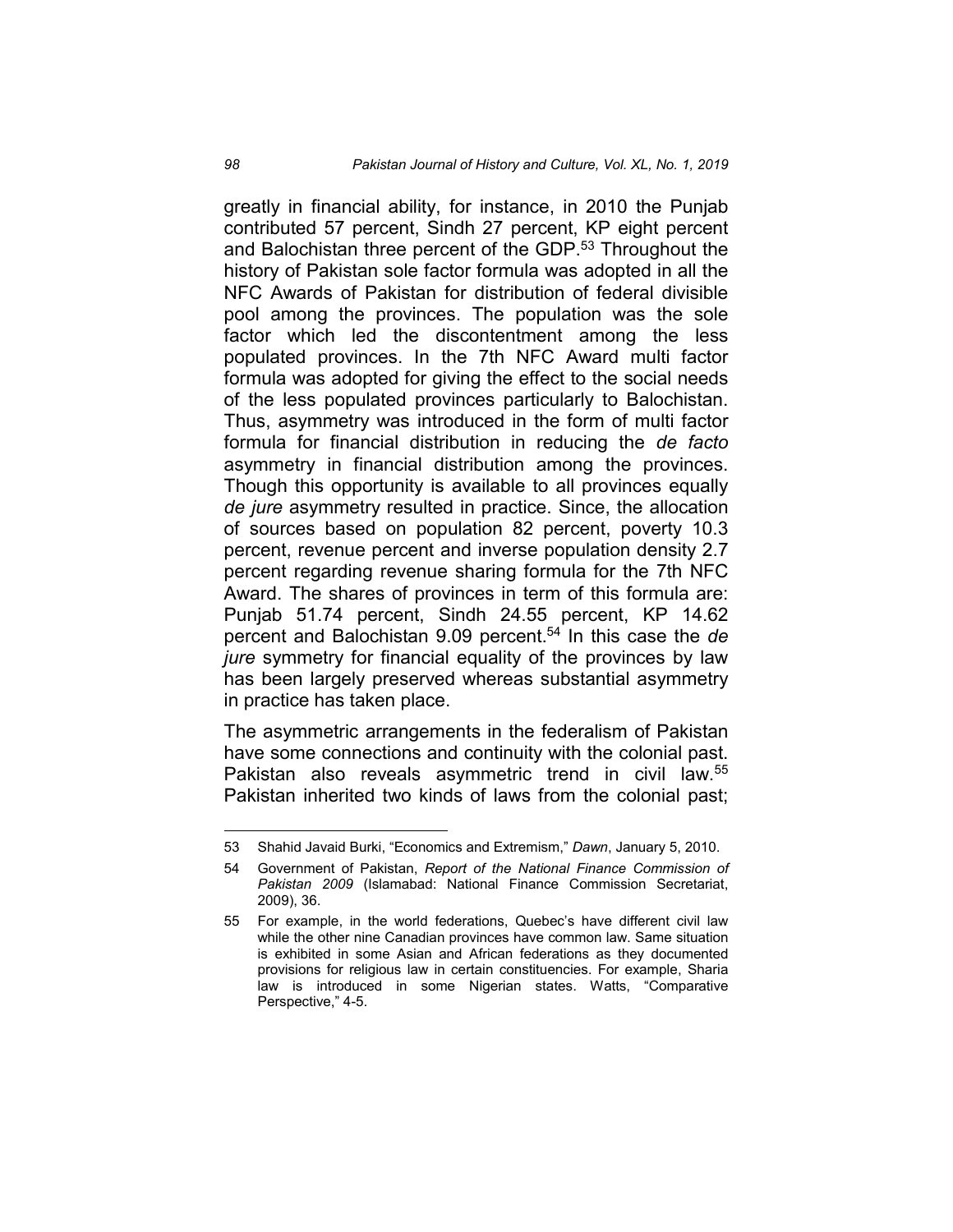the British Common Law and the Frontier Criminal Regulations (FCR). The British Common Law was for the regions known as the settled areas consisted of Sindh, Punjab, a few districts of the KP and Quetta whereas the FCR was for the unsettled areas or Tribal Areas. FCR remained in force in the Federally Administered Tribal Areas (FATA) until May 27, 2018. Thus, this asymmetric condition still was the part of federalism of Pakistan and removed recently with the merger of FATA in KP through the 31st Amendment in the Constitution of 1973.<sup>56</sup>

Asymmetric federalism in Pakistan also exhibited in governing system. In the constitution, tribal areas mean the areas of Pakistan which immediately before the commencing day, were Tribal Areas, including the Tribal Areas of Balochistan and Khyber Pakhtunkhwa they were all administered by the central and provincial governments of KP and Balochistan.<sup>57</sup> Though they have not any legislature but are represented in the lower house of the parliament as 12 seats in the house of 342 have been allocated to the Tribal Areas. <sup>58</sup> While Gilgit-Baltistan has no representation in the parliament,<sup>59</sup> is run by different way, by dint of which asymmetry placed, namely the Gilgit-Baltistan Empowerment and Self Government Rule Order 2009. They have their own elected legislature, without becoming a part of Pakistan, constitutionally having the status of semi province. State of Azad Jammu and Kashmir enjoys certain special position. The State has a constitution drafted by its constitutional assembly, elected President, Prime Minister

 <sup>56</sup> *National Assembly of Pakistan Debates: Official Reports*, Session-56, Vol. LVI, no. 18, May 24, 2018, 93.

<sup>57</sup> *Constitution of Pakistan 1973*, Article 246.

<sup>58</sup> Constitution of Pakistan 1973, Article 51 (3).

<sup>59</sup> For Details see Shaheen Sardar Ali and Javaid Rehman, *Indigenous Peoples and Ethnic Minorities in Pakistan: Constitutional and Legal Perspective* (Richmond: Curzon, 2001), 37. Also see Tom Muller, *Political Handbook of the World 2012,* ed. Tom Lansford (London: Sage Publications, 2012), 1102.